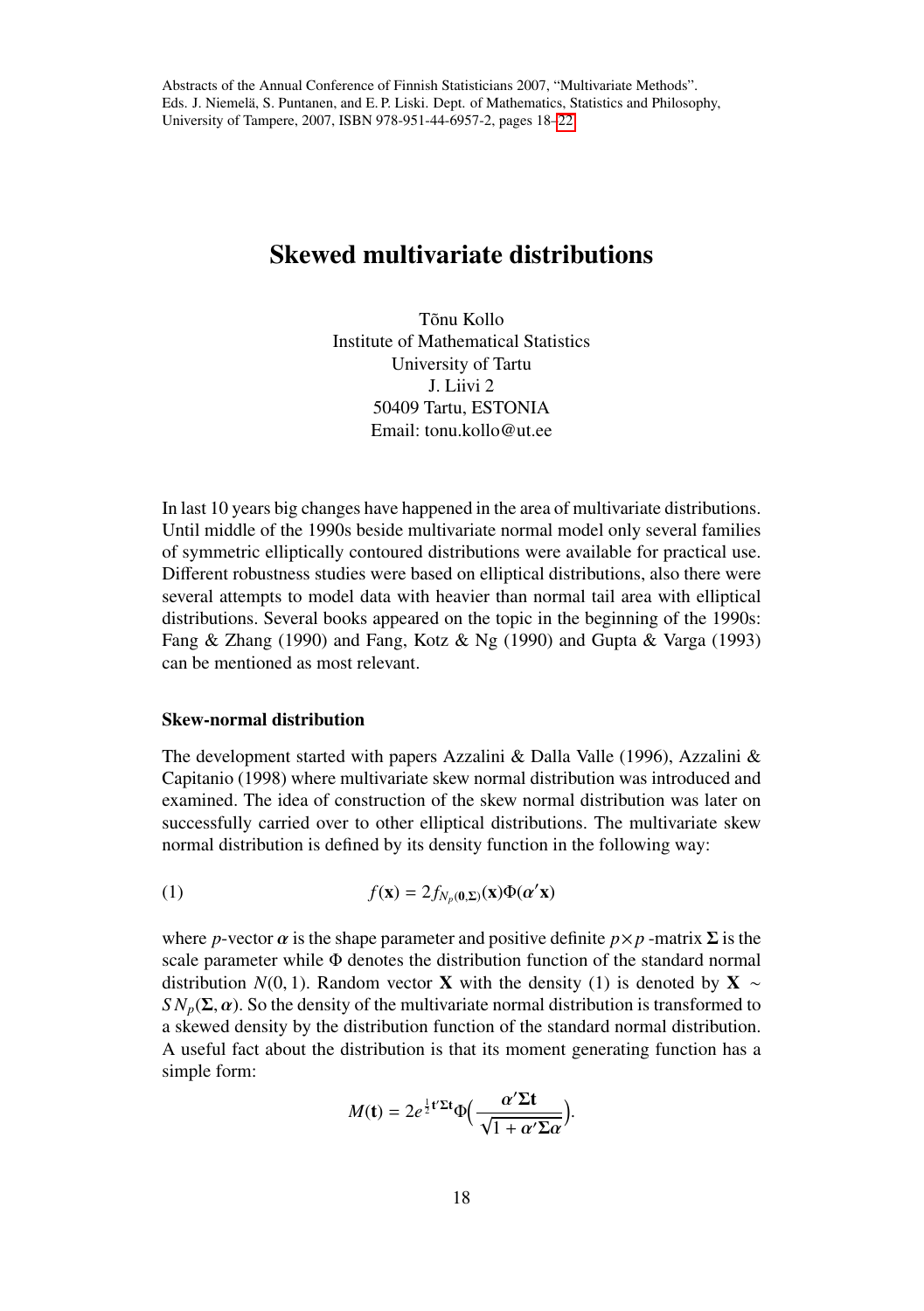This makes it possible to derive the first moments of the distribution by taking matrix derivatives from  $M(t)$ . Expectation and dispersion matrix are of the form:

$$
E\mathbf{X} = \sqrt{\frac{2}{\pi}} \frac{\Sigma \alpha}{\sqrt{1 + \alpha' \Sigma \alpha}}, \qquad D\mathbf{X} = \Sigma - E\mathbf{X} E\mathbf{X}'
$$

#### Other skew-elliptical distributions

It comes out that it is possible to form skewed families from elliptical distributions by the same scheme: the multivariate density is multiplied to a univarite distribution function where in argument we have a parameter vector which regulates skewness and is called the shape parameter. Results in this direction are presented in the collective monograph Genton (2004), Chapter 3. The idea has been generalized to different directions. In so-called Branco and Day approach (Branco & Day, 2001) an elliptical density is multiplied to the distribution function of a related elliptical distribution. In Arnold and Beaver approach (Arnold & Beaver, 2002) conditional approach is used. This brought Arnold to another type of generalization of the skew-normal distribution: in (1) the argument  $\alpha'$ **x** of the distribution function was changed to a polynomial in **x** with several parameters indistribution function was changed to a polynomial in x with several parameters involved (Arnold, Castillo & Sarabia, 2002). This change results with multimodality of the distribution what gives much bigger variability in shapes of distributions. In Wang-Boyer-Genton approach (Wang, Boyer & Genton, 2004) an elliptical density is multiplied to a general skewing function  $\pi(\mathbf{x} - \theta)$  where  $\pi \colon \mathbb{R}^p \to [0, 1]$ <br>with  $\pi(-\mathbf{x}) - 1 - \pi(\mathbf{x})$  and  $\theta \in \mathbb{R}^p$ with  $\pi(-\mathbf{x}) = 1 - \pi(\mathbf{x})$  and  $\theta \in \mathbb{R}^p$ .

# Skew *t* distribution

Beside skew-normal distributions another class of special interest among multivariate elliptical distributions has been multivariate *t* distribution. In Kotz & Nadarajah (2004) a systematic overview is given on multivariate *t* distribution as well as its skewed variants. The distribution is of interest in applications because of heavier tails than normal (skew-normal) distribution. Different constructions of skewed *t* distributions are based on the density function:

$$
f(\mathbf{x}) = \frac{\Gamma((\nu + p)/2)}{(\pi \nu)^{p/2} \Gamma(\nu/2) |R|^{1/2}} \Big[ 1 + \frac{1}{\nu} (\mathbf{x} - \mu)' \mathbf{R}^{-1} (\mathbf{x} - \mu) \Big]^{-(\nu + p)/2},
$$

where  $\mu$  and  $\bf{R}$  denote the mean vector and the correlation matrix respectively and  $\nu$  is the number of degrees of freedom.

#### Asymmetric Laplace distribution

The next class under consideration is asymmetric multivariate Laplace distribution. It was described by Tomasz Kozubowski and co-authors in a series of papers in the second half of the 1990s and the results with applications were presented in Kotz, Kozubowski & Podgorski (2001). Laplace distributed random *p*-vector X can be presented as a random sum (with geometric distribution) of multivariate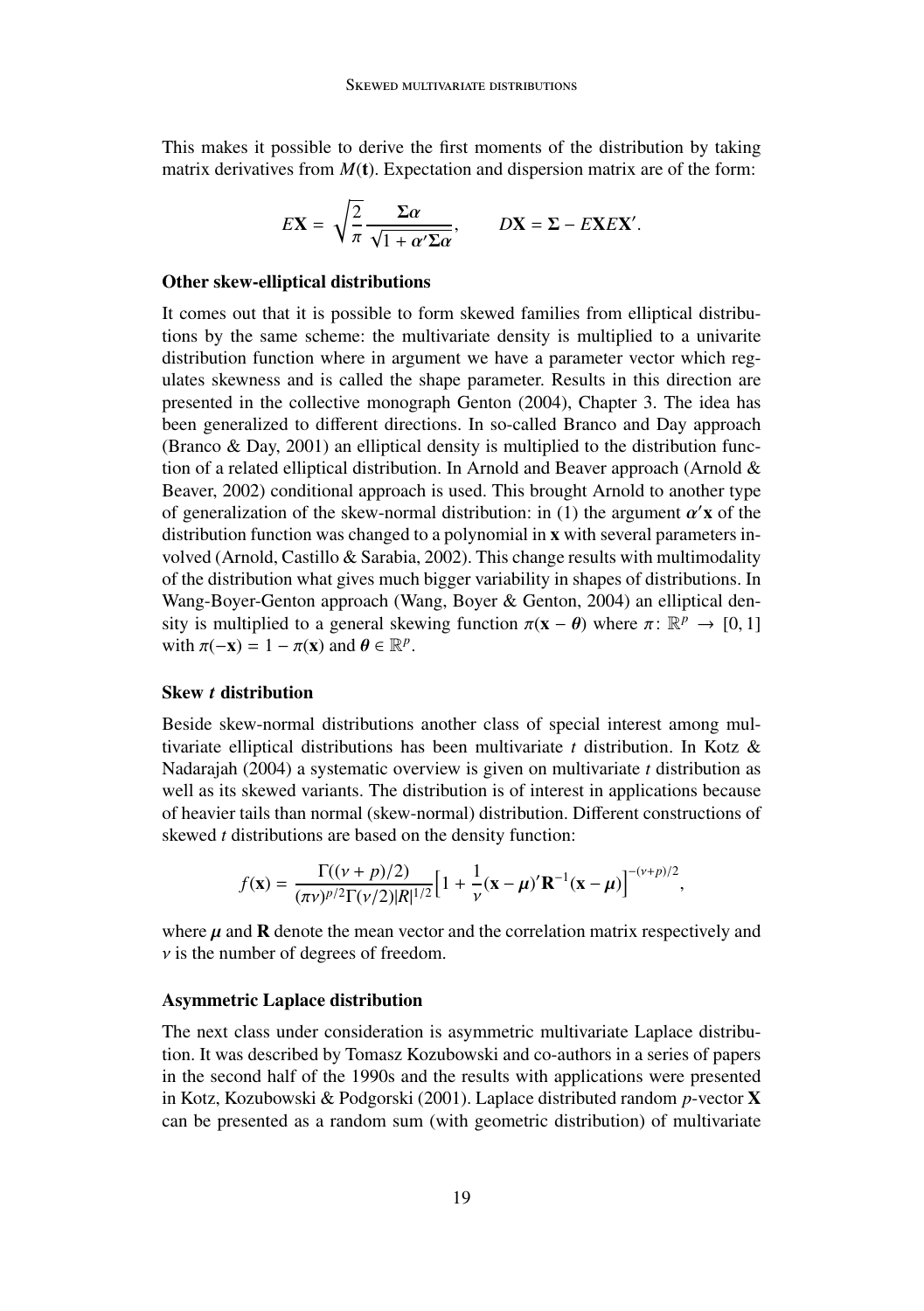normal vectors and belongs thus to the class of geometric stable distributions. This is the only distribution with finite moments in this class what gives a possibility to apply moment method in parameter estimation. The distribution is defined through the characteristic function:

$$
\varphi(\mathbf{t}) = \frac{1}{1 - i\mathbf{t}'\boldsymbol{\theta} + \frac{1}{2}\mathbf{t}'\boldsymbol{\Sigma}\mathbf{t}},
$$

where *p*-vector  $\theta$  is the shape parameter (regulates location and skewness) and positive definite  $p \times p$  -matrix  $\Sigma$  is considered as the scale parameter. Differentiation of the characteristic function gives us the first moments:

$$
E\mathbf{X} = \theta, \qquad D\mathbf{X} = \Sigma + \theta \theta'.
$$

As one can see, the Laplace distribution has heavier tails than skew-normal when they both stem from the normal distribution  $N_p(0, \Sigma)$ . This makes the distribution specially attractive for financial applications. Unfortunately the distribution does not have explicit expression for its density function. Another disadvantage is that if **X** has asymmetric multivariate Laplace distribution, the sum  $X + a$  does not belong to the same family, where a is a constant vector.

## Multivariate extreme value distributions

Interest to rare events and their estimation has brought people to extreme value distributions. The book Kotz  $\&$  Nadarajah (2005) is the third edition of the overview where Chapter 3 is dedicated to multivariate extreme value distributions (first edition in 2000). We can refer also to Coles (2001), Ch. 8 and Chapter 7 by A. L. Fougères in collective monograph Finkenstädt & Rootzen (2004).

# Pros and cons

As we have have seen there is wide range of skewed multivariate distributions available for use. What are pluses and minuses of this situation? For most classes we can point out the following advantages.

- (i) For modelling skewed data rich distribution families of different shapes are available.
- (ii) As a rule, these distributions are easy to simulate.
- (iii) Often the first moments have simple form and are easy to find.

We can point out also several problems and complications. One circle of questions is related to parameter estimation. Already in first papers by Azzalini et al it was shown that maximum likelihood method can give wrong answers in parameter estimation for the skew-normal distribution. The same is true for more general skew-elliptical distributions. Classical moment method works but the estimate of the shape parameter is biased. Bias correction brings us to quite complicated formulae (see Dunajeva, Kollo & Traat, 2003, for example). In practical fitting problems we have additionally to deal with constant shift. As the shape parameter also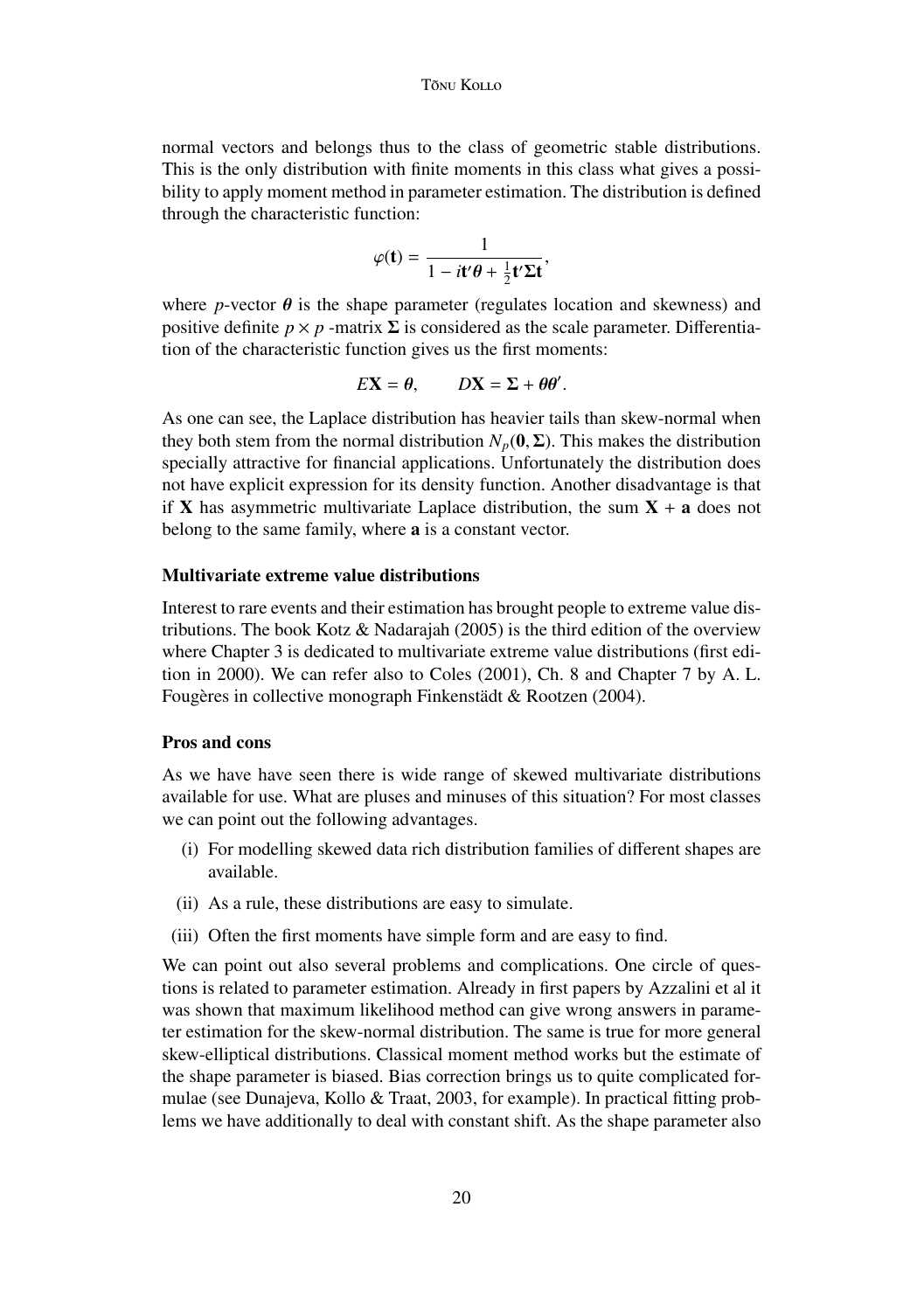influences location , we have big problems with separation of these two parameters. No good universal solution exists so far. In practical examples the model is often found after empirical experimentation. In some situations reparametrization helps to solve the problem (Kollo & Srivastava, 2004). It seems that higher order moments (third and fourth) are needed to apply the moment method in three and four parameter cases. Another problem is related to hypothesis testing. Can we trust the found estimates? Not much is known about their distributions. As higher order moments are involved in estimation process, the results are sensitive to outliers. Simulation experiments show that convergence to asymptotic distributions can be very slow.

## References

- Arnold, B. C. & Beaver, R. J. (2002). Skew multivariate models related to hidden truncation and/or selective reporting. *Test* 11 7–54.
- Arnold, B. C., Castillo, E. & Sabia, J. M. (2002). Conditionally specified multivariate skewed distributions. *Sankhyā*, *Ser. A* **64** 206-226.
- Azzalini, A. & Capitanio, A. (1999). Statistical applications of the multivariate skew normal distribution. *J. R. Statist. Soc. Ser. B* 61 579–602.
- Azzalini, A. & Dalla Valle, A. (1996). The multivariate skew normal distribution. *Biometrika* (1996) 83 715–726.
- Branco, M. D. & Day, D. K. (2001). A general class of multivariate skew-elliptical distributions. *J. Multivariate Anal.* 79 99–113.
- Coles, S. (2001). *An Introduction to Statistical Modeling of Extreme Values*. Springer, London.
- Dunajeva, O., Kollo, T. & Traat, I. (2003). Bias correction for the shape paprameter of the skew normal distribution. *Tatra Mt. Math. Publ.* 26 281–289.
- Fang, K.-T., Kotz, S. & Ng, K.W. (1990). *Symmetric Multivariate and Related Distributions*. Chapman and Hall, London.
- Fang, K.-T. & Zhang, Y.-T. (1990). *Generalized Multivariate Analysis*. Science Press, Beijing, Springer-Verlag, Berlin.
- Finkenstädt, B. & Rootzen, H. (Eds.) (2004). *Extreme Values in Finance, Telecommunications, and the Environment.* Chapman & Hall/CRC, Boca Raton.
- Genton, M. G. (Ed.) (2004). *Skew-Elliptical Distributions and Their Applications. A Journey Beyond Normality*. Chapman & Hall/CRC, Boca Raton.
- Gupta, A. K. & Varga, T. (1993). *Elliptically Contoured Models in Statistics*. Kluwer, Dordrecht.
- Kollo, T. & Srivastava, M. S. (2004). Estimation and testing of parameters in multivariate Laplace distribution. *Comm. Statist., Theory and Methods* 33 263– 2387.
- Kotz, S., Kozubowski, T. J. & Podgorski, K. (2001). *The Laplace Distribution, and Generalizations: A Revisit with Applications to Communications, Economics, Engineering and Finance*, Birkhäuser, Boston.
- Kotz, S., & Nadarajah, S. (2004). *Multivariate t Distributions and Their Applications*, Cambridge University Press, Cambridge.